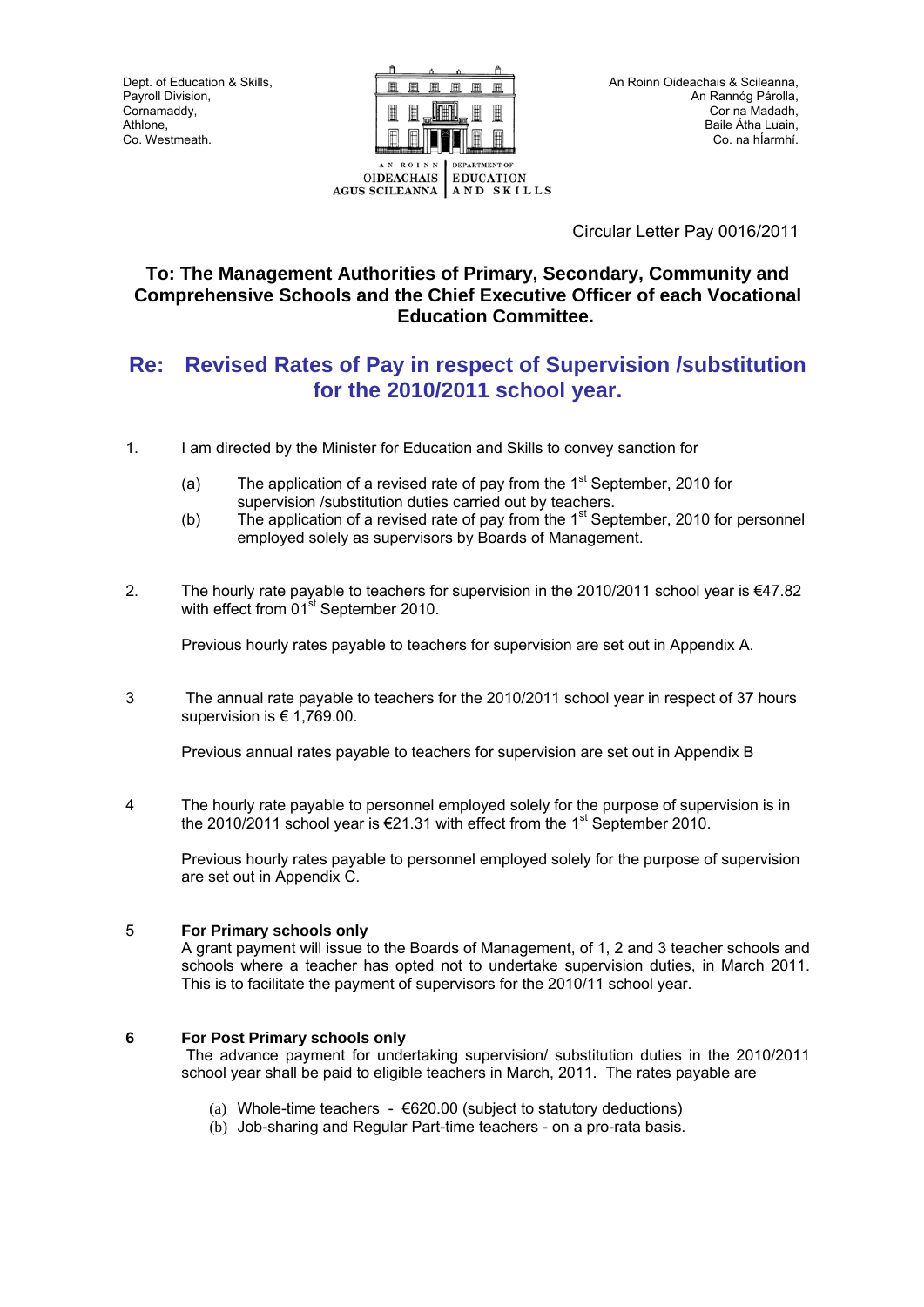7 A copy of this Circular should be made available to the members of Boards of Management, teachers and supervisors.

This Circular can be accessed on this Department's website at www.education.ie under the heading Circulars.

P. Maloney, Principal Officer, January 2011.